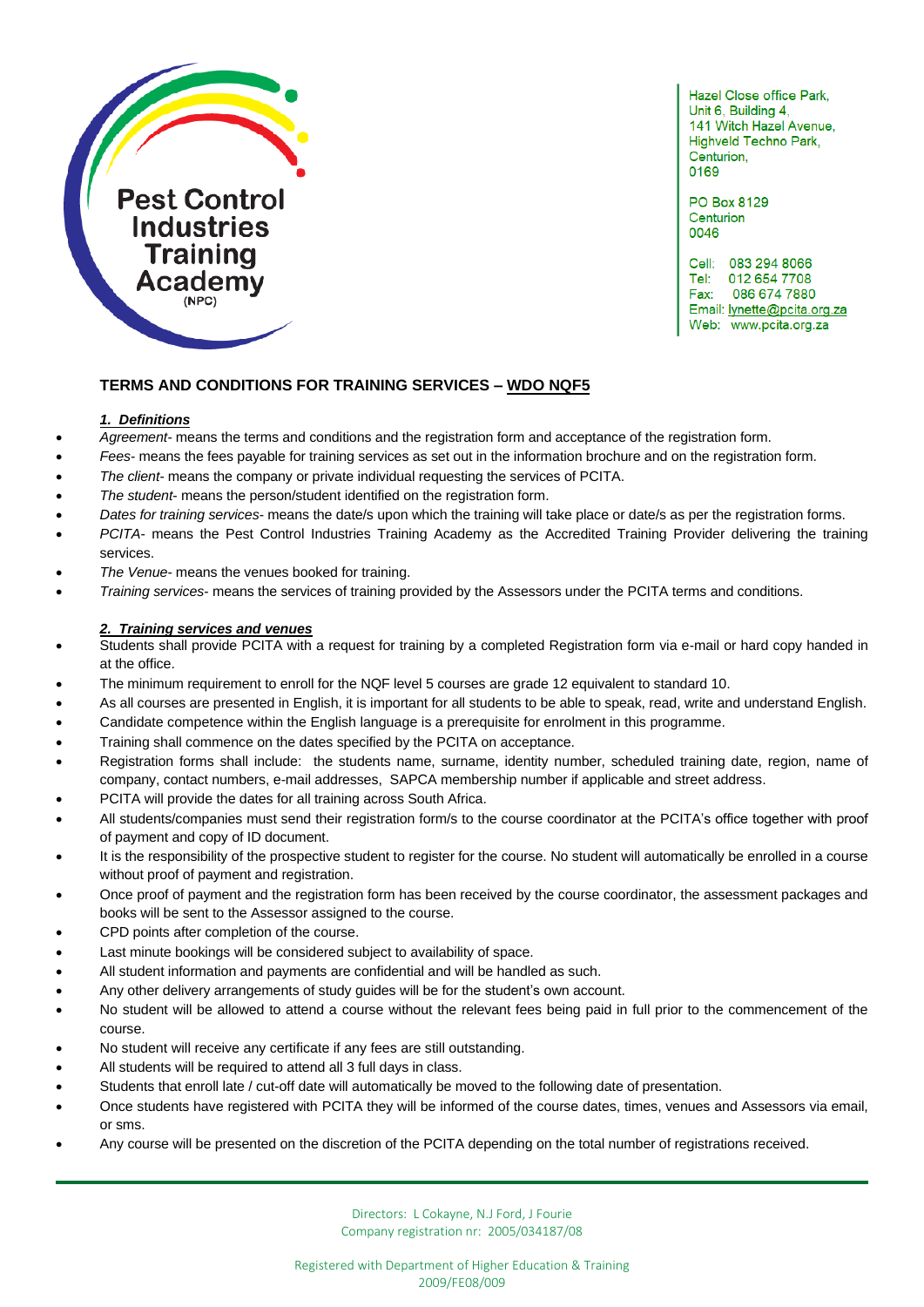- Once the student has been found competent on his / her practical assessment, a certificate will be issued by the PCITA.
- It is expected of all students to work under supervision of a qualified pest control operator for a minimum of 6 months for WDO before they can apply to the Department of Agriculture for their P-registration certificates. The P-number certificate will enable the student to do pest control independently.
- Students must please take note that a **light snack** will be provided each day during lunch hour break.
- With specific allergies and other dietary requirements, PCITA will try and accommodate students, otherwise students must supply their own refreshment.

# *3. Transfers, Cancellations*

- Students agree to pay current fees for training according to PCITA's published prices as of the date of PCITA's acceptance of training request, unless otherwise agreed.
- Learners are responsible for ensuring that the learners are suitable for the training course they are attending. PCITA will not be liable for any refunds should the learner be found unsuitable once training has commenced.
- PCITA reserves the right to cancel or reschedule training should it be necessary.
- All payments must be received at least five (5) days prior to the commencement of training.
- PCITA is a section 21 company and not registered for VAT.
- No books will be sold separately. The books are included in the course fees.

# *4. Payment (EFT-Electronic fund transfer)*

- All payments must be processed in South African Rands. PCITA does not accept other currencies.
- Credit / Debit card facilities are also available at the PCITA head office in Centurion.
- In order to pay via EFT you will have to load the PCITA as a beneficiary on your internet banking and use the invoice number or your name in the reference line for your payment. This should speed up the process of your registration. Bank costs for overseas students using the swift code will be carried by the student/client.

# *5. Direct deposit*

- The student may pay by way of a direct deposit at the bank or EFT.
- Please email proof of payment to the coordinator as indicated on the site where you engaged in the transaction to ensure your payment is confirmed as soon as possible.

#### *6. Refund policy*

- In case of registrations, all cancellations must be emailed to the e-mail address provided either on the website or on the registration form. All cancellations must be done no later than **three (3)** working days prior to the commencement of the course due to venue hire, Assessors and catering costs incurred. If a student cannot for any reason attend the booked course, the PCITA will require proof of non-attendance (e.g. a doctor's letter which must be verifiable) and accepted by the CEO to be able to receive a refund. Please note that any costs already incurred by PCITA will be deducted from the amount.
- Any other cases will be discussed with the CEO and treated individually.
- Should a student not arrive for the course and no written cancellation has been received and confirmed, the **full** course fee will be payable.

# *7. Property of PCITA*

- All assessment packages, including documentation and manuals are copyrighted by PCITA.
- Students are strictly prohibited from copying or disclosing any material. The prohibition includes not discussing or disclosing any information on the internet, on blogs, or chat rooms, WhatsApp or through any other media and public means.

#### *8. Students and assessments*

- All Assessors are accredited and registered with AgriSETA.
- Any findings of any assessment will be accepted by the PCITA as final.
- PCITA has sole discretion as to Assessors allocated to training programmes.
- No student will be allowed to enter the course venue under the influence of any narcotic substance and alcohol.
- Violating any terms stated in this agreement will be just cause for dismissal. No refund will be provided to learners dismissed from the course.
- Learners may not bring weapons of any kind to class.

#### *9. Responsibility of the client/student*

- The client/student shall be liable for any training fees payable to the PCITA. It is the responsibility of the client/student to make sure that PCITA receives the registration form copy of ID & the proof of payment.
- It is the responsibility of each student to be always on time. If a student arrives late for the course the Assessor has the authority to decide if the student/client can still attend the relevant course.

Directors: L Cokayne, N Ford, J Fourie Company registration nr: 2005/034187/08 ľ